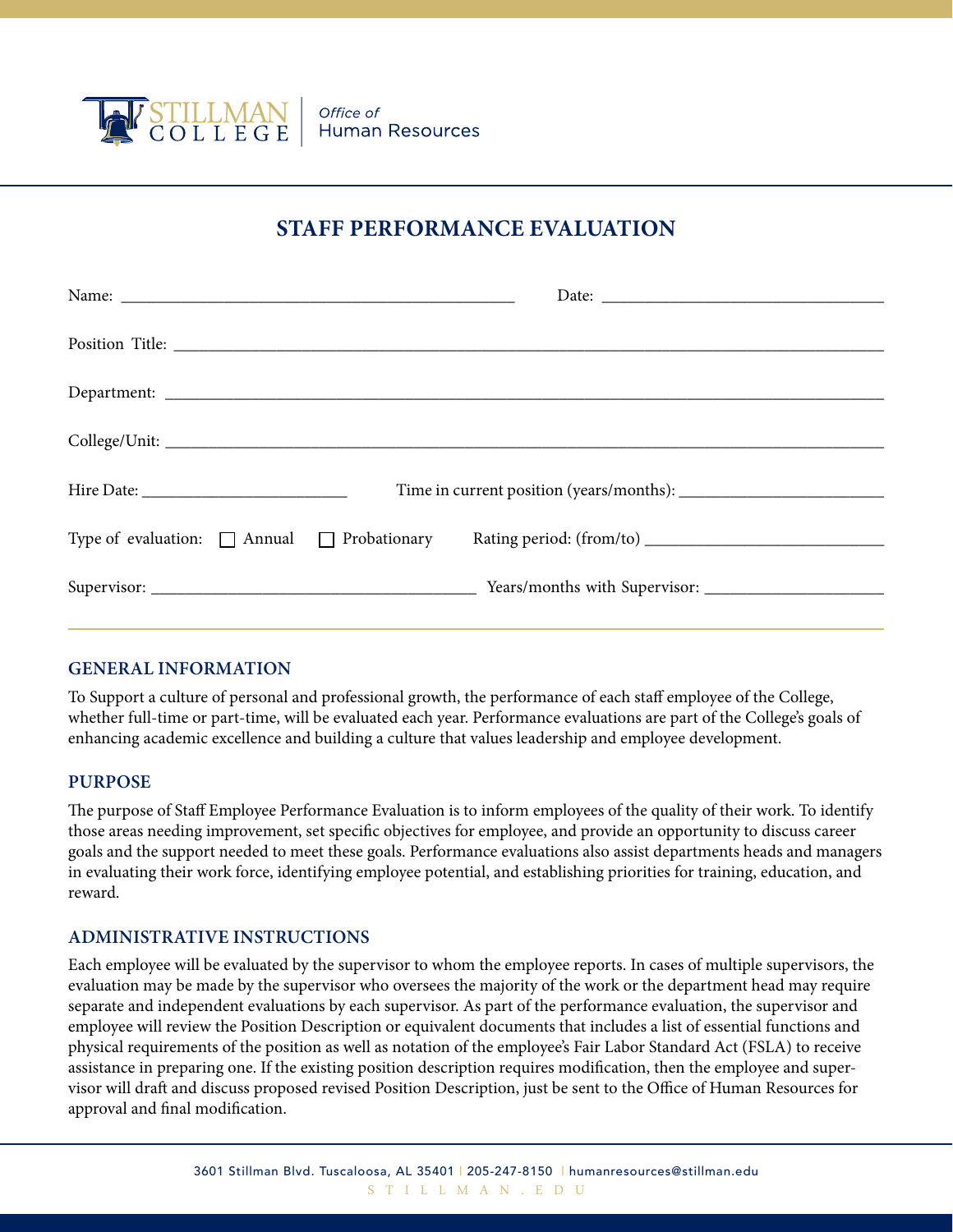## **THE PERFORMANCE EVALUATION MEETING**

The performance evaluation meeting will be held between the supervisor and employee as part of the evaluation procedure to ensure that the employee understands his or her duties, the performance standards and objectives established, and the areas requiring improvement. It is a time to share each person's evaluation of the employee's work over the past year and to discuss differences. It is also time to set goals for the next evaluation year or period. The employee and supervisor will each sign the evaluation form to indicate that a discussion of the document occurred. In addition, the employee will be given the opportunity to respond in writing to the oral and written evaluation.

# **FOR MORE INFORMATION**

For additional information regarding the evaluation process, please contact the Office of Human Resources.

# **RATING SCALE**

Using the rating scale described below, read each category, and reflect on the employee's performance of job responsibilities. Select the rating that you believe best matches the employee's actual performance. If fractional rates are used, please use whole number with half decimals (3 or 3.5 or 4). Ratings other than 3 require comments. Those below 3 are to be addressed in the Goals and Objectives section. Use the comments section under each category to support each number rating.

| <b>Number</b>  | Rating                                        | Description                                                                                                                                                                           |
|----------------|-----------------------------------------------|---------------------------------------------------------------------------------------------------------------------------------------------------------------------------------------|
| 5              | Significantly exceeds expectations            | Employees' performance far exceeds re-<br>quirements. Exceptional results are consis-<br>tently produced.                                                                             |
| 4              | Exceeds expectations                          | Employee frequently exceeds expectations<br>by performing at a level above the require-<br>ments.                                                                                     |
| 3              | Performance is on target. Achieves Objectives | Employee consistently performs the require-<br>ments in a successful, competent manner.                                                                                               |
| $\overline{2}$ | Needs Improvement                             | Employee is not consistently meeting<br>performance requirements. Performance<br>at this level is only temporarily acceptable.<br>Immediate improvement is expected and<br>necessary. |
| 1              | Unsatisfactory                                | Employee is not meeting performance<br>requirements. Immediate corrective action<br>and/or improvement is mandatory to main-<br>tain employment.                                      |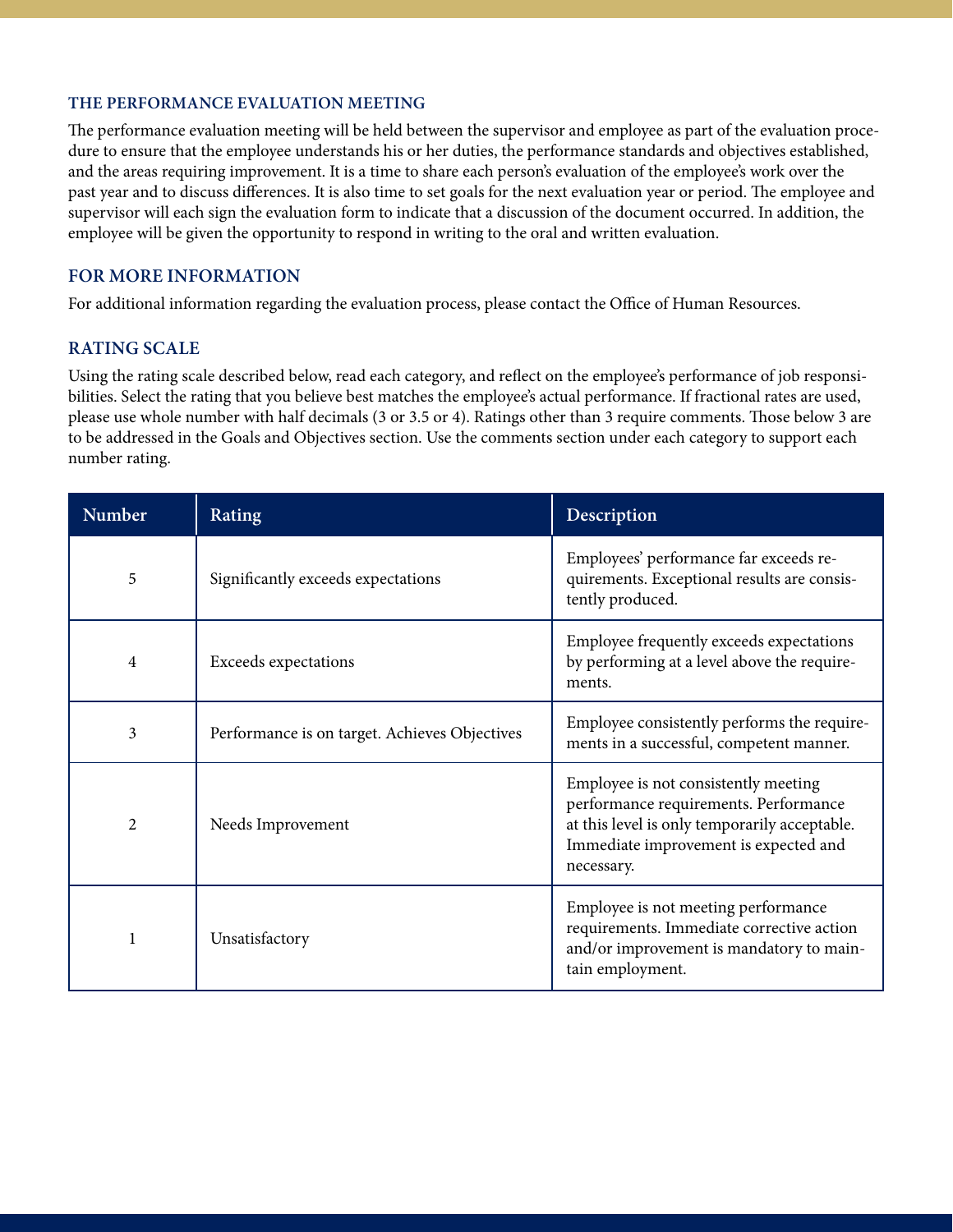### **PERFORMANCE CATEGORIES**

### **PERFORMANCE CATEGORY: Technical & Required Skills/Training**

This element relates to the employee's understanding of specific technical/professional subject matter concepts integral to the area of the business in which they operate.

## **PERFORMANCE INDICATORS**

- 1. Demonstrates adequate technical knowledge of his/ her work and meets requirements of the role.
- 2. Ability to produce timely, thorough, and quality work with the appropriate level of guidance.
- 3. Continually strives to improve his/ her knowledge of best practices.
- 4. Considers all relevant sources of information when making decisions.

**Supervisor's Comments:** 

#### **Rating Number:**

#### **PERFORMANCE CATEGORY: Working Relationships**

This element relates to an employee's ability to collegially develop constructive, cooperative relationships with others, and be receptive to other points-of-view.

**PERFORMANCE INDICATORS**

- 1. Develops and maintains productive and respectful working relationships with co-workers, supervisors, and direct reports.
- 2. Builds trust and rapport with co-workers, supervisors, and student employees, if applicable.
- 3. Promotes a professional work environment.
- 4. Clearly articulates ideas and information orally, and in writing.
- 5. Demonstrate effective listening skills and follows up with appropriate questions.

**Supervisor's Comments:**

**Rating Number:**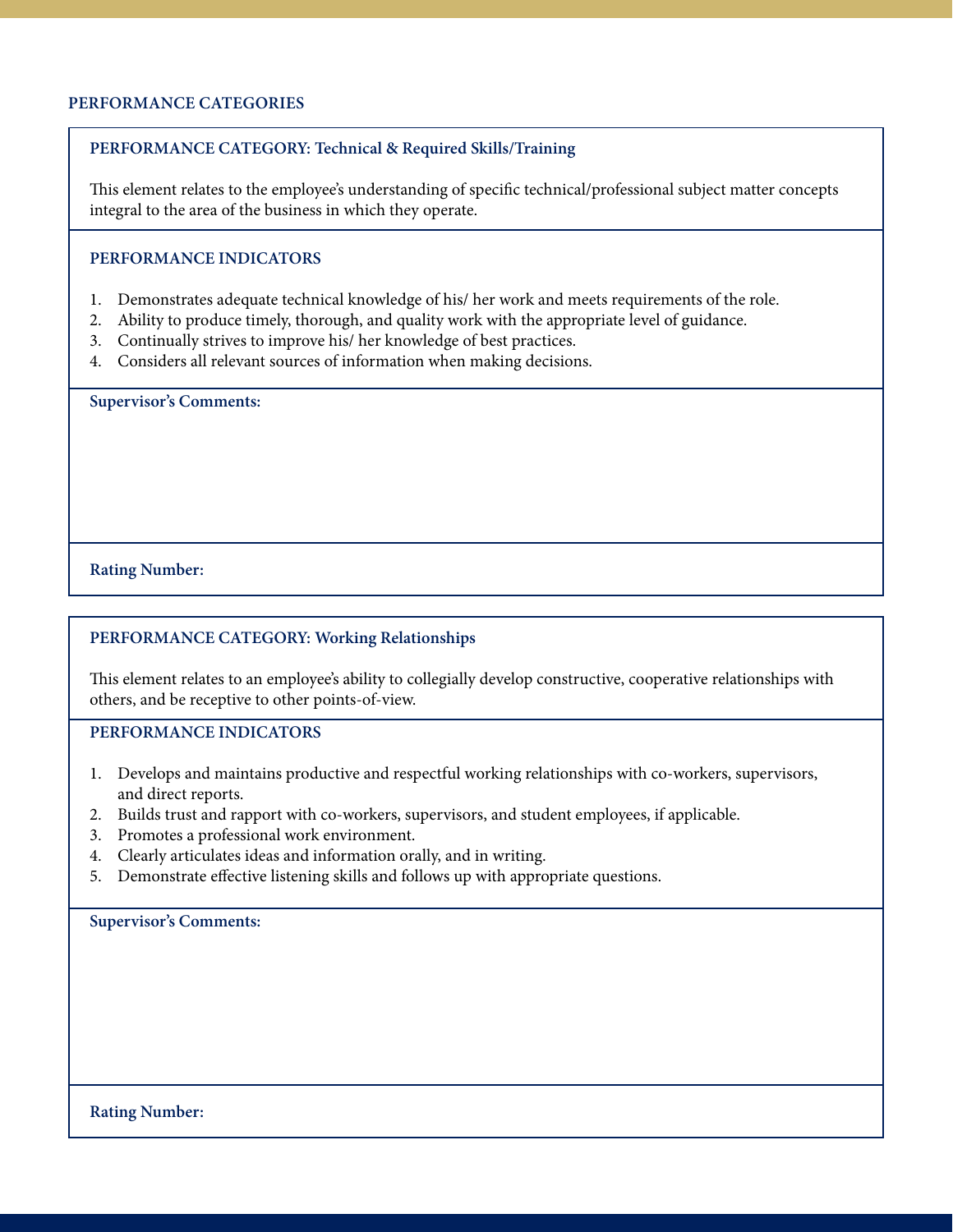### **PERFORMANCE CATEGORY: Ownership and Accountability**

This element relates to an employee's demonstrated ability to support the College's goals, accept responsibility for their actions, earn trust and respect by acting with integrity, and behaving fairly, ethically, and responsibly. This factor also measures the employee's ability to effectively manage all available resources.

#### **PERFORMANCE INDICATORS**

- 1. Takes accountability for tasks that are assigned, makes clarifying inquiries timely and delivers on time.
- 2. Accepts responsibility for his/her actions and decisions.
- 3. Demonstrates commitment to the College, departmental, and team goals.
- 4. Acts responsibly and appropriately and demonstrates integrity.

**Supervisor's Comments:** 

#### **Rating Number:**

#### **PERFORMANCE CATEGORY: Growth**

This element relates to an employee resourcefully taking action to innovate, and improve the college's brand, the customer experience.

#### **PERFORMANCE INDICATORS**

- 1. Takes action to improve the student, employee, and stakeholder experience with the college, as applicable.
- 2. Helps enhance the institutional brand both on and off campus.
- 3. Exercises critical thinking skills to find resolutions for issues.
- 4. Presents innovative ideas for implementation.

**Supervisor's Comments:** 

**Rating Number:**

**Total Performance Evaluation Rating Number \_\_\_\_\_\_\_\_\_\_\_\_\_\_\_\_\_\_\_\_\_\_\_**